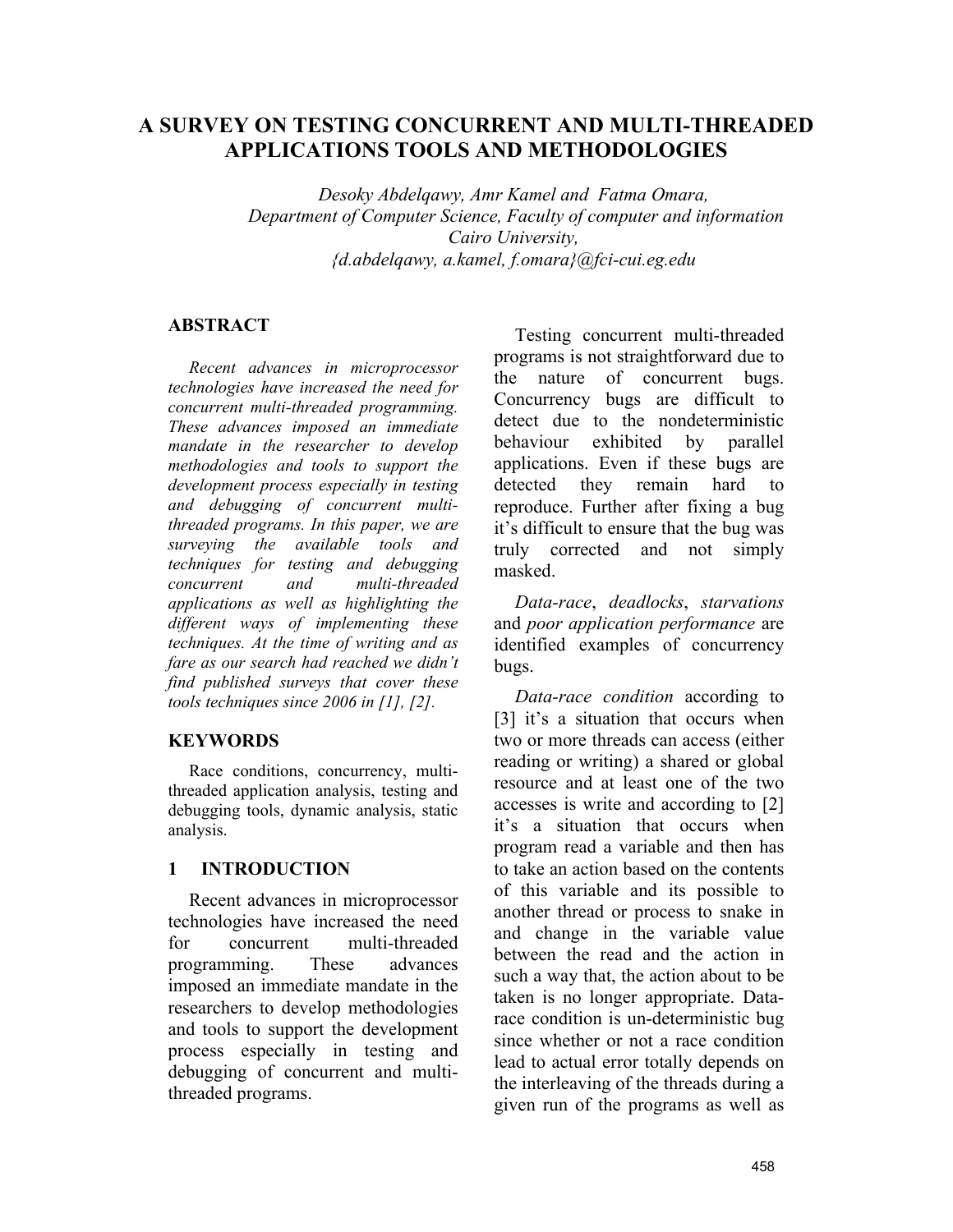its hard to reproduce since its manifest themselves in a corrupted or incorrect variable data.

*Deadlocks* according to [4] it's an unintended condition in which a set of threads blocks forever because each thread in the set is waiting to acquire a lock already held by another thread in the set. Deadlock sometimes introduced by developer when they are trying to avoid the race-condition using synchronization primitives incorrectly.

*Starvation* according to [5] it's an infinite delay or permanent blocking of one or more run-able threads; threads that are not being scheduled to run even though they are not blocking or waiting on anything else are said to be starving. Starvation is typically the result of scheduling rules and policies.

*Live-Locks* according to [5] it's a situation which occurs when threads are scheduled but are not making forward progress because they are continuously re-acting to each other's state changes; High CPU utilization with no sign of real work being done is considered a classic warning sign of a live-lock.

Concurrency type-state bugs according to [6] occurs when typestate-altering operations from one thread are not well synchronized with other operations from different threads, causing the object being applied with un-permitted operations in some type-state, i.e., type-state violation.

In this paper we will survey the different types of concurrent bugs, analyze their features and representing different available strategies and techniques used to discover these bugs as well as highlighting the available tools and its implementation techniques focusing on data-race condition bug detectors.

## **2 CONCURRENT APPLICATION TESTING APPROACHES AND TECHNIQUES**

Concurrent applications 's testing entails testing for correctness, reliability, performance and scalability. According to Testing for correctness is determined through utilizing one of two principles approaches *verifying access order* through allowing no unordered access to a shared resource such that at least one access is writing or *verifying locking disciple* approach through assuring that all accesses to shared variables obey a locking discipline.

Based on the previous two approaches there exist a number of techniques that used to support in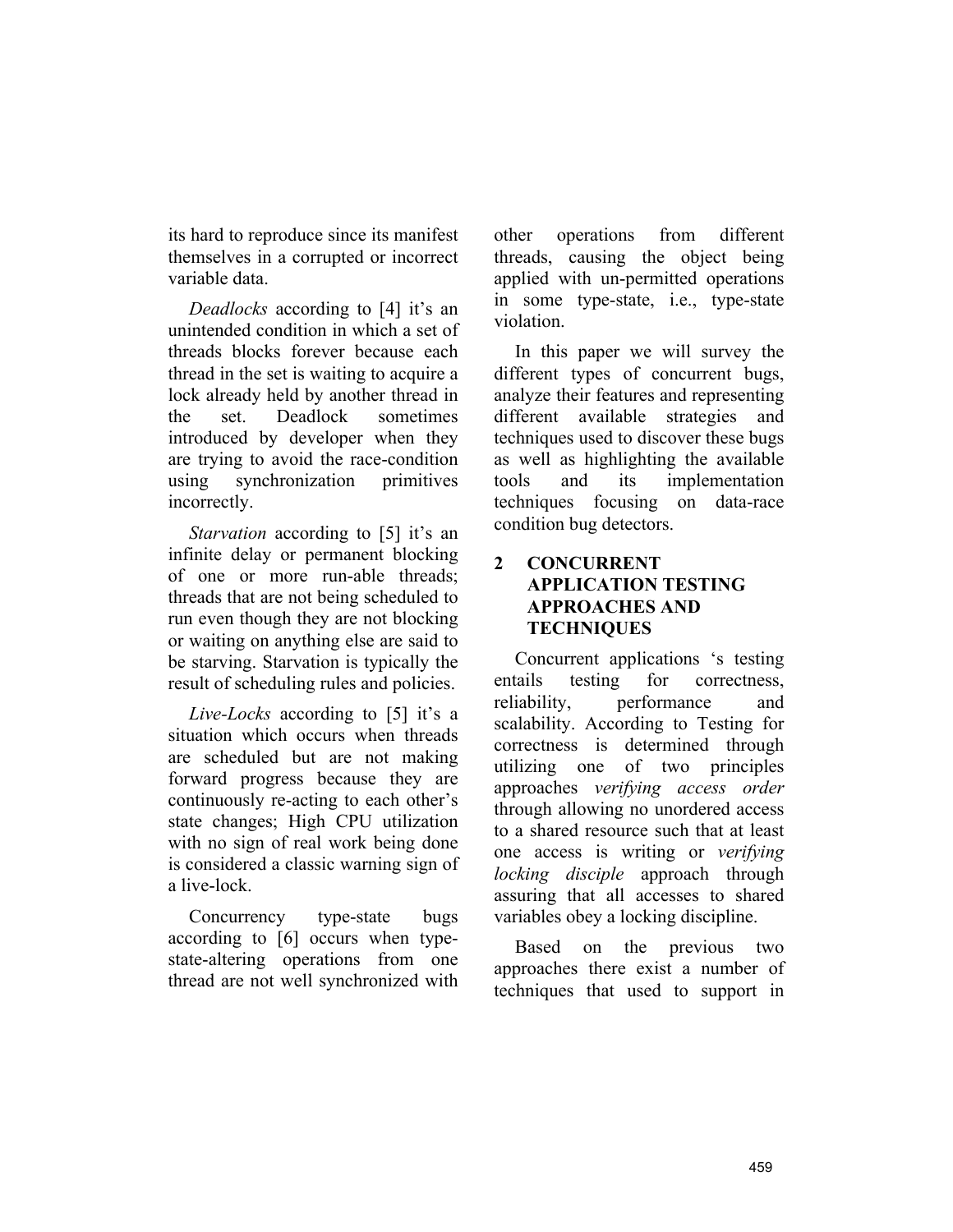recognizing and handling data-races; these techniques include *racecondition prevention* in which system or programming language designed such that data-race are impossible by definition, *race-condition detection* in which we accept that language allow races but ensure that races are notice or detected [7].

In the following sections we will present the common used strategies for detecting race-condition i.e. race free-typed systems, *static analysis*, *dynamic analysis technique and model-checking* and *hybrid technique*.

#### **3 RACE FREE-TYPED TECHNIQUE**

In this technique a type-based system introduced to help eliminating race-condition from the code.

According to [2] a type-based system for preventing race-condition can offer a strong assurance of racefree code. This technique also doesn't suffer from any performance penalties.

The main suffering issue in this technique is the expressiveness of the implemented type system i.e. how fare it will restrict the programmer's ability to use the idioms and coding styles he familiar with it, It's also enforce one discipline which is

protecting the shared resources by using the locks and finally its required a burden of annotations.

EPAJ (Extended Parameterized Atomic Java) introduced In [8] as a type system for specifying and verifying atomicity in java programs, which combines atomicity type introduced in [9] with a significantly expressive type system.

### **4 STATIC ANALYSIS TECHNIQUE**

Tools based on static analysis techniques analyze code without actually running the program.

Static analysis immediately finds bugs in obscure code paths that are difficult to reach with testing according to [1], [2].

Locking at metadata from a compiled application or annotated source code performs static analysis. The analysis typically includes some formal inspection to ensure that the intent and assumption of the developer prevent incorrect behaviours some time called annotation.

Static analysis could perform escape analysis to determine shared instance fields in the program and then type analysis can determine the consistency of lock protection using derived or annotated locksets.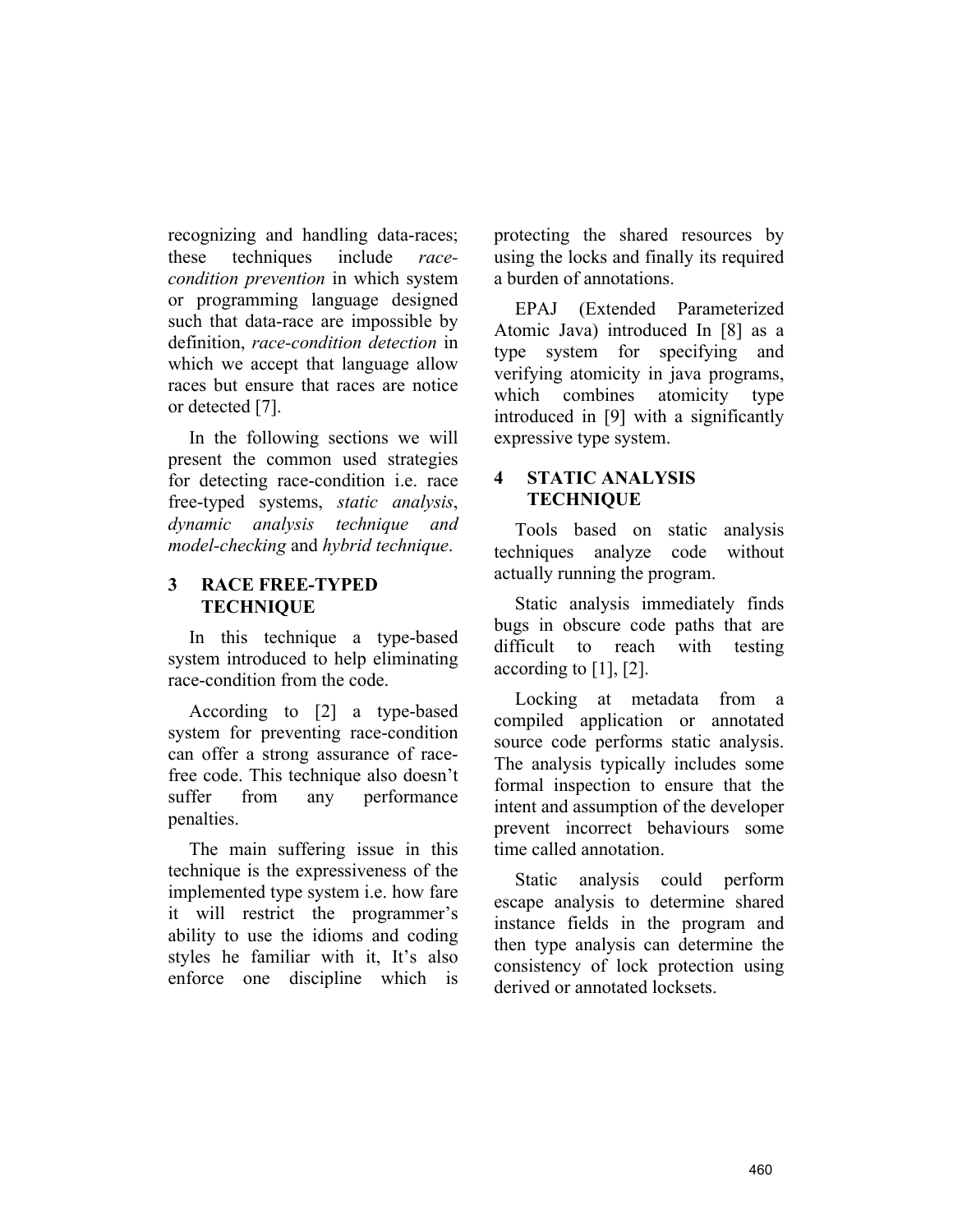Static analysis tends to report a high number of false positives due to the coarse-grained nature of the analysis. The main cause of this high false positive rate is that, the static analysis has an overall knowledge of the program under analysis but has imprecise information with-respect to a particular control follow or interleaving. It may determine two accesses may allies when considering the overall program however its generally lacks the ability to determine which control follow these two accesses will actually occurs; there for the static analysis will treat those accesses as always may-alias even if no feasible control flow at runtime will fulfil this alias relationship.

A static analysis tool that uses flow sensitive, inter-procedural analysis to detect both data race and deadlocks was introduced in [10]. It's explicitly designed to find bugs in large and complex concurrent multi-threaded systems. Its aggressively infers checking information such as which locks protect which operations, which code contexts are multi-threaded, and which shared access are dangerous as well as it tracks a set of code features to sort errors both from most to least severe.

RacerX starts by building a controlflow graph of the entire application. Using a flow-sensitive procedure, the analysis adds locks to the lockset when its encounter locking statements and removes them when its encounter unlocking statements. As the tool encounters accesses of thread-shared variables, it verifies that their locks are in the current lockset, and if not a warning is produced.

RacerX determine which lock should protect which variable through counting the number of times that variable is protected by the giver lock verses the number of times that it is not and if the number of times is statistically significant then an association is created.

Look-Smith a static analysis tool for finding data race in C programs that utilize the context sensitivity greatly reduces the number of false warnings but also limits the tool scalabilities as well as utilizing field sensitivity that's improved both precision and performance and this is because more precise modelling of aliasing speeds up subsequent phases of the tool. They also introduce a lazy field modelling and specific approach to deal with void\* pointers was introduced in [11].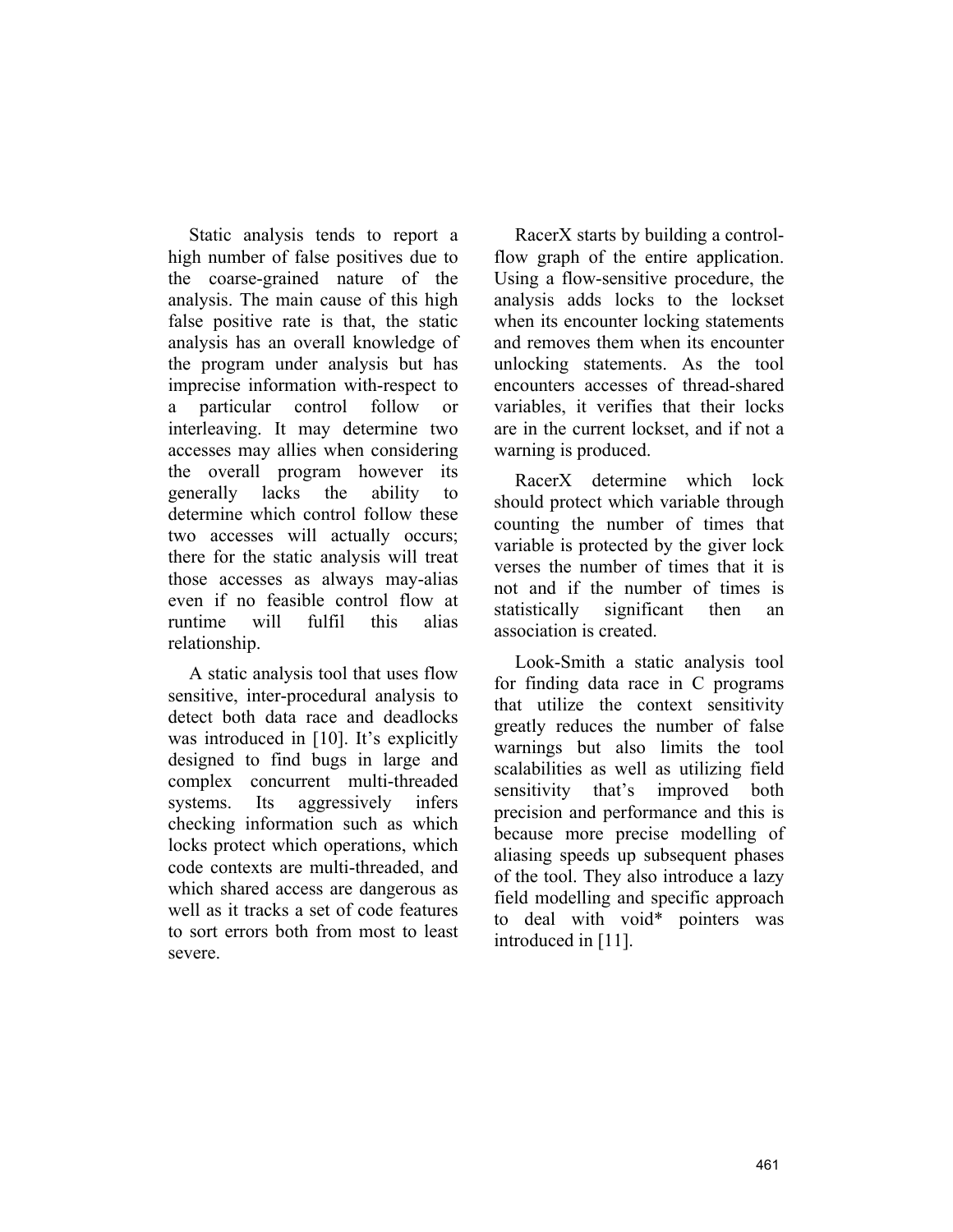### **5 DYNAMIC ANALYSIS TECHNIQUE**

Tools based on dynamic analysis techniques actually execute the program and the bugs are detected by looking at footprint of execution. It operates on runtime and visits only the visible paths and has accurate views of shared resources values and other resources state.

There are two types of dynamic analysis techniques *online* and *offline*. *Online Dynamic analysis* is a technique in which the analysis done while the application is executed. *Offline Dynamic analysis* is a technique in which the analysis is done through recording traces during the execution and analyzes them later to detect bugs.

 Dynamic analysis tries to trigger different interleaving in test runs. This could be achieved through randomly seeding sleep statements or systematically exploring all interleaving using an explicit state model checker.

According to [1], [2] Dynamic analysis tool can use very intuitive knowledge about the runtime behaviour of the application in order to increase the precision i.e. it doesn't suffer from false positive but its actually imposes a heavy computational overhead making it's time consuming to run test cases and impossible on programs that have a strict timing requirements. Dynamic race detectors can only find bugs in the execution paths that are actually taken at runtime so it suffers from coverage issue since a random triggering can never guarantees that all partial ordering are tested and a systematic exploration using an explicit static mode checker can lead to program state explosion problem.

The main cause of the previous problem is that dynamic analysis has a precise local knowledge of the program "a particular control flow or interleaving" but little to no overall knowledge of the program.

[14] Dynamic analysis technique based on two major algorithms *lockset* and *happen-before* introduced in [12].

*Lockset algorithm* based tool potential race is deemed to have occurred if two threads access a shared memory resource without holding a common lock it doesn't depend on thread interleaving. Race is potential because two threads may not have interfered with each other. This approach can be implemented with very low overhead at least when the whole program static analysis are available it doesn't produce false negative but It still has a poor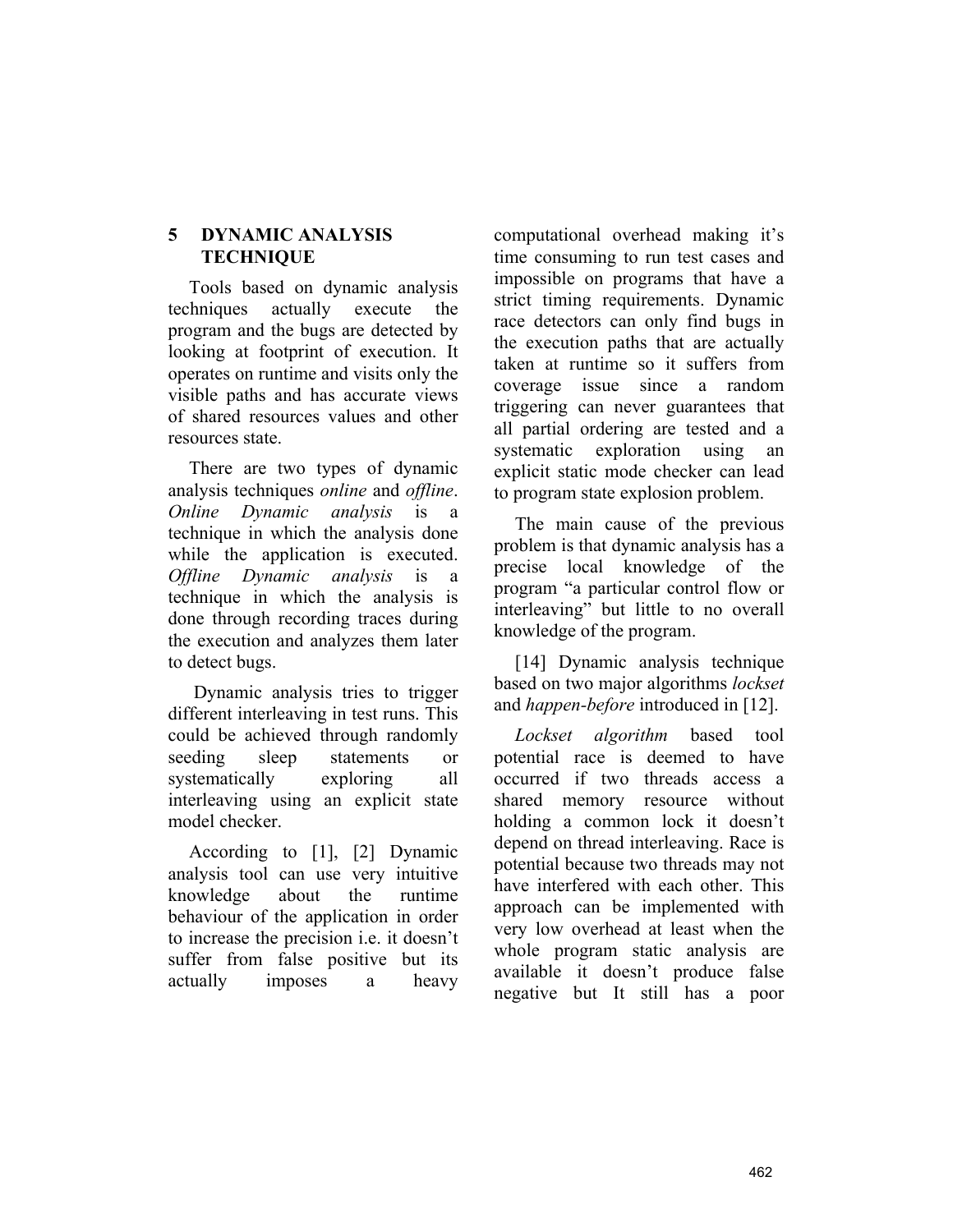precision since its produce superfluous false-positives [2].

 *Happen-before algorithm* based tool potential race is deemed to have occurred if two threads access a shared memory location and the accesses are causally unordered in a precise sense as defined in [13]. This approach produces fewer false positives than lockset-based detection; Unfortunately happens- before race detection has proven difficult to implement efficiently.

Eraser a dynamic detector in lockset based multi-threaded programs introduced in [14]. Eraser use binary rewriting technique to monitor every shared-memory reference and verify that consistence locking behaviour is observed. Eraser can only process mutex synchronization operations and its fails when other synchronization primitives are built on top of it. It suffers from poor performance due to the instrumented code and on the fly analysis of race condition. Eraser ownership model extended in [7], [15] Extends Eraser and allow detects races at the object level of each memory locations.

Modern dynamic race detectors combine both approaches lockset and happen-before in order to improve their efficiency. This kind of hybrid dynamic tools introduced in [16], [17]

MultiRace and RaceTrace. Both of the tools make specific engineering choices in order to make their analyses more practical to use. For instance, one of the problems with previous dynamic race detectors was an artificially impose granularity on the size of shared memory to be checked. Therefore, RaceTrack and MultiRace both dynamically reduce the detection granularity once a race condition has been detected on an object to reduce the false positives problem. ThreadSentizer introduced in [18] is a dynamic detector tool of data race that combine happen before and locksets approaches as well as introducing what they called a dynamic annotations that allow the user to inform the detector about any tricky synchronization in the program. Its support hybrid dynamic race detection and pure happen-before mode.

Even the best dynamic race detectors have their own share of problems. The general problem of dynamic detectors of any kind is that you have to actually run your program for them to do any good. Dynamic race detectors still can only find bugs in the execution paths that are actually taken at runtime. False positives are still a problem, but the combination of lockset and happens-before analysis has helped to alleviate this issue.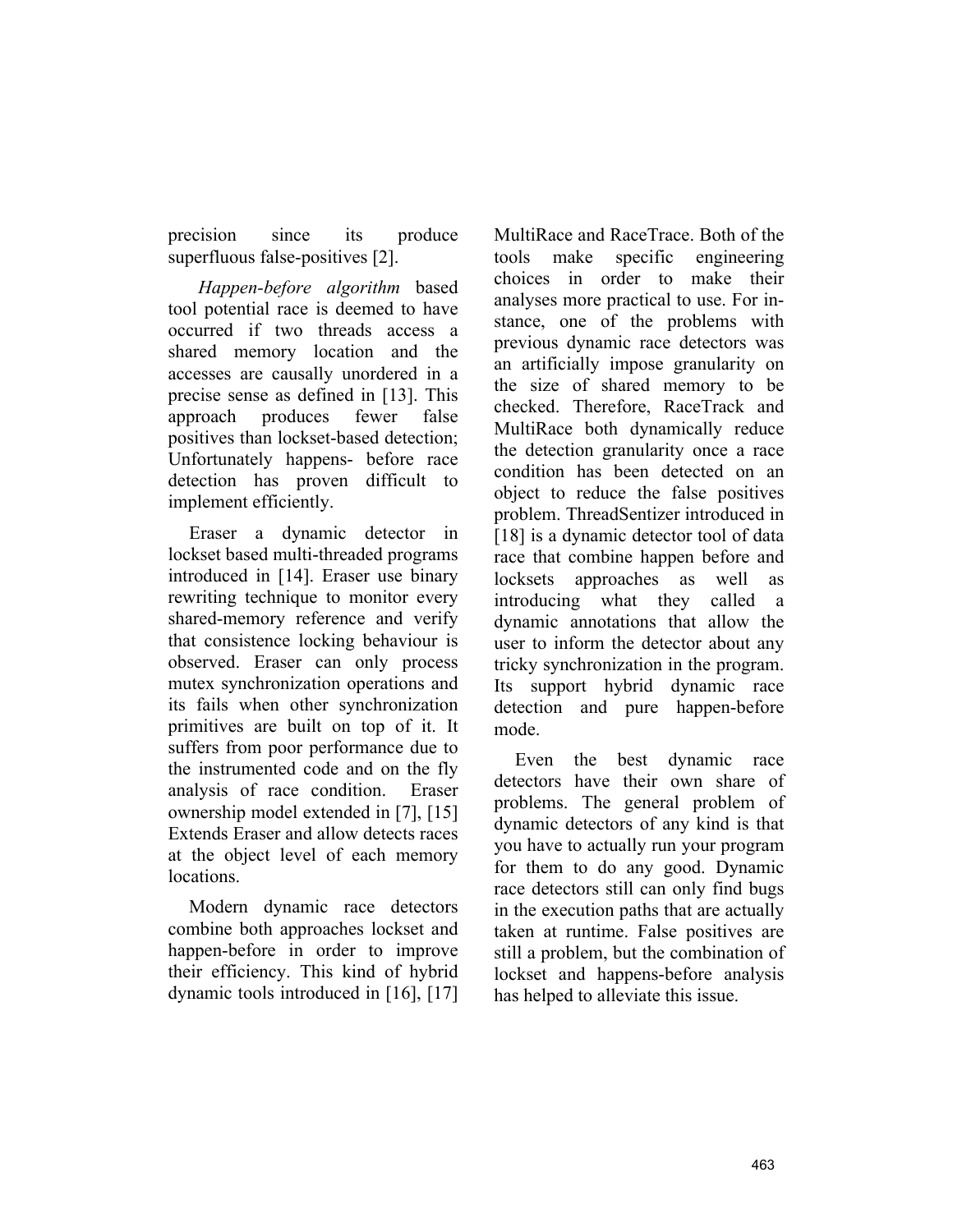PCT Probabilistic Concurrency Testing introduced in [19] was introduced as a randomized algorithm for concurrency testing. Given a concurrent program and an input test harness, PCT randomly schedules the threads of the program during each test run. In contrast to prior randomized testing techniques, PCT uses randomization sparingly and in a disciplined manner. As a result, PCT provides efficient mathematical probability of finding a concurrency bug in each run. Repeated independent runs can increase the probability of finding bugs to any user-desired level of certainty.

RACEZ introduced in [20] which is a race detection mechanism that uses a sampled memory trace collected by the hardware performance monitoring unit rather than invasive instrumentation. The approach introduces only a modest overhead making it us- able in production environments.

Falcon introduced in [21] proposed a pattern-based dynamic analysis technique for fault localization in concurrent programs that combines pattern identification with statistical rankings of suspiciousness of those patterns and apply this technique to both atomicity and order violations. For each pattern, the technique uses the pass/fail statistics to compute a measure of suspiciousness that is used to rank all occurring patterns, in the spirit of Tarantula in the sequential case.

A data race witnesses algorithm in multithreaded java programs introduced in [22] which based on analyzing a single execution trace. Mainly their idea is to perform a postmortem analysis on a log of the access events generated from executing one of the implemented data-race algorithms  $[10]$ ,  $[11]$ ,  $[23]$  that compute a set of potential data races, that act as input to their witness generation algorithm. Using the generated trace and a set of potential data races. The algorithm models the access events of that trace using suitable classes of constraints and formulating the witnesses generation problem as constraint solving. These constraints represent a maximal set of inter-leavings of events of that trace, and all these alternative traces are guaranteed to be actual program executions. The constraints generated by the their algorithm are in a quantifier-free first-order logic that can be decided by off-the-shelf Satisfiability Modulo Theory (SMT) solvers.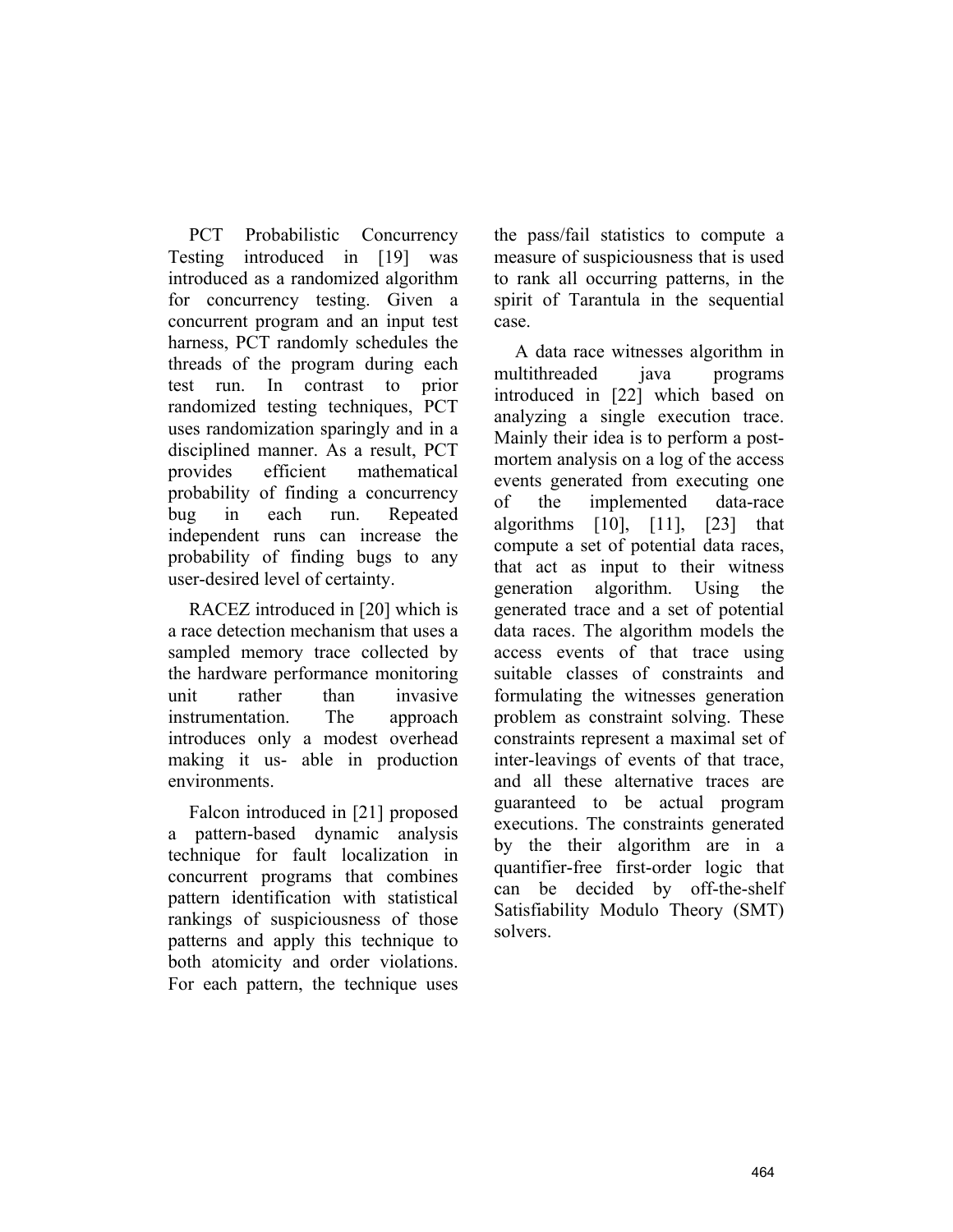### **6 MODEL CHECKING TECHNIQUE**

According to [5] Model checking is a method for verifying the correctness of a finite state concurrent system. Model checker tries to simulate race and deadlock conditions through exploring every possible execution path for all possible variables in order to determine if certain undesired behaviour might occur in our case data race or deadlock; this simulation is done with using software abstraction that model the control follow and the data values of the program to be modelled.

Using model checking, we can formally prove the absence of races and deadlocks.

According to [3] Race detection is a safety verification problem for concurrent programs a race occurs when two threads can access a shared data variable simultaneously and at least one of the accesses is a write. The program is race-free if no such state is reachable so races can be detected using model checking the major practical obstacle to model checking is the interleaving of concurrent threads cause an exponential explosion of the control state and if the threads can be dynamically created the number of control state is unbound.

A system-C compiler with integrated precise formal race analysis through model checking this compiler introduced in [24] produce a simulator that use the outcome of the analysis to perform partial order reduction and make the model scaled through applying it to a tiny fraction of system-C model. (System-C is a system level modelling language that offers a wide range of features to describe concurrent systems at different level of abstraction).

CHESS introduced in [23] use model-checking for performing concurrency scenario testing of systems programs through using model checking techniques to systematically generate all interleaving of a given scenario it's also scales to large concurrent programs. Chess is able to reproduce an erroneous execution that manifesting the bug.

Model checking provides superior confidence in design and architecture, provide high level of coverage and require minimal external drivers. But at the other hand it's difficult to automatically extract the model from the code, it's suffer from state space explosion, may prove that the design is error free but the implementation may still be incorrect.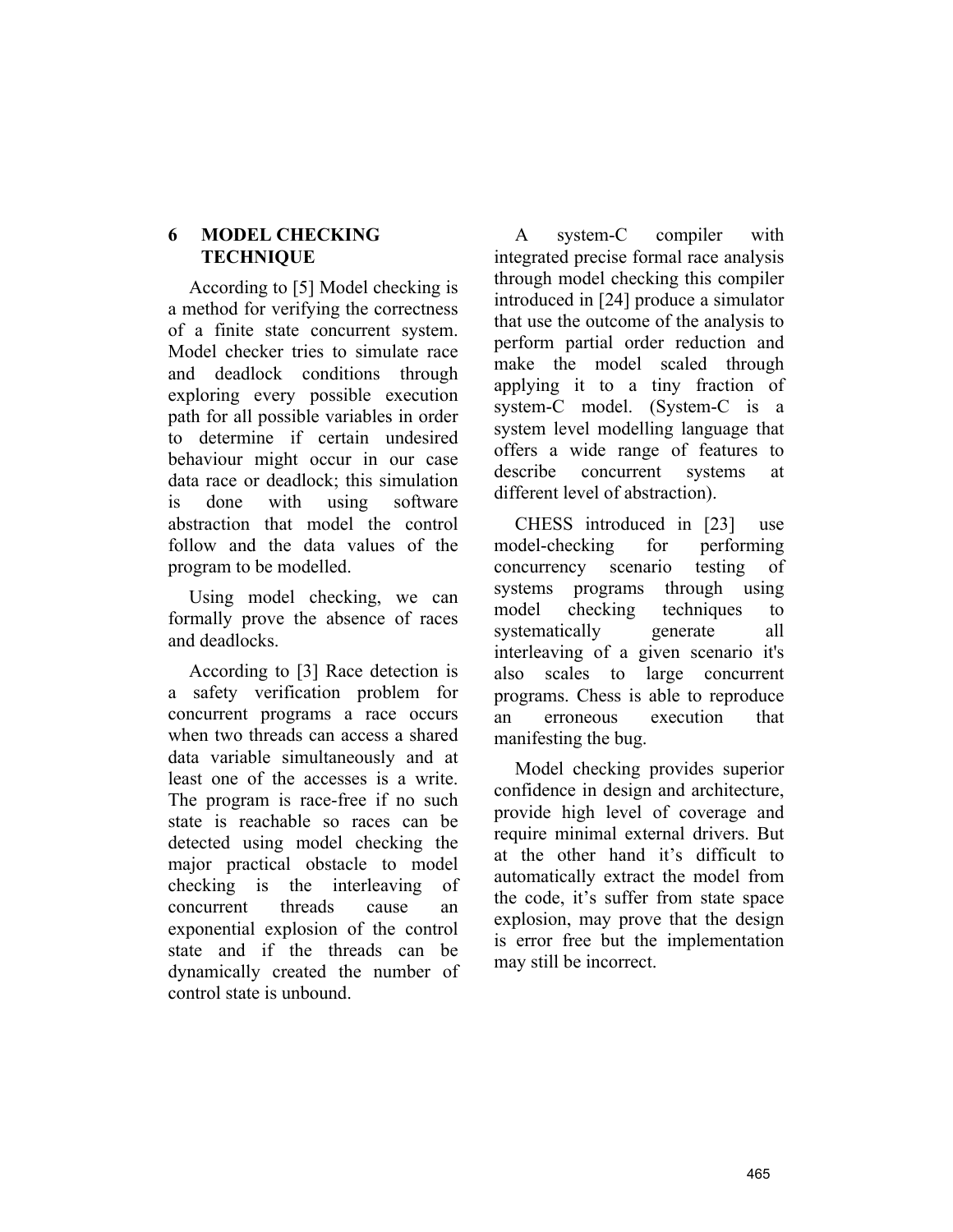## **7 HYBRID TECHNIQUE**

Due to the advantage and limitations for each of the individual testing techniques, recent researches have been tried to combine more than one technique to leverage the advantage of each other.

This collaboration may be either *unidirectional* or *bidirectional*.

*Unidirectional,* where information follows from one technique to another i.e. to have static analysis identifying a set of relevant artefacts that will help guide dynamic analysis. In general, static analysis provides some guidance to dynamic analysis to ensure a low false positive rate by running the relevant interleaving.

*Bidirectional*, where information transferred between both techniques i.e. one technique provide initial information to the other one which use it during its operation and feedback the other one with results. During this approach, static analysis can tell dynamic analysis more than which instruction should be considered for permutation; static analysis can tell the dynamic analysis also how to efficiently test these permutations at runtime taking advantage of what already been tested. Moreover we can leverage the precise interleaving specific information collected by the

dynamic analysis to improve the quality of the static analysis, by taking the flow of control into account.

An iterative technique introduced in [25] in which model checking and static analysis are combined to check large software systems. Static analysis identifies safe statements, which are used by the model checker to perform partial order reduction. The model checker performs state exploration (using partial order reduction) and computes precise alias sets used by the static analyzer to identify safe statements.

A hybrid testing technique introduced in [26], which enable tighter collaboration between static and dynamic technique where static analysis and dynamic analysis interact iteratively throughout the testing process. Static analysis uses coarsegrained analysis to guide the dynamic analysis to concentrate on the relevant search space, while dynamic analysis collects concrete runtime information during the guided exploration. The runtime information provided by the dynamic analysis helps the static analysis to refine its coarse-grained analysis and provides better guidance on dynamic analysis.

Based on fact that, concurrency bugs are caused by non-deterministic interleaving between shared memory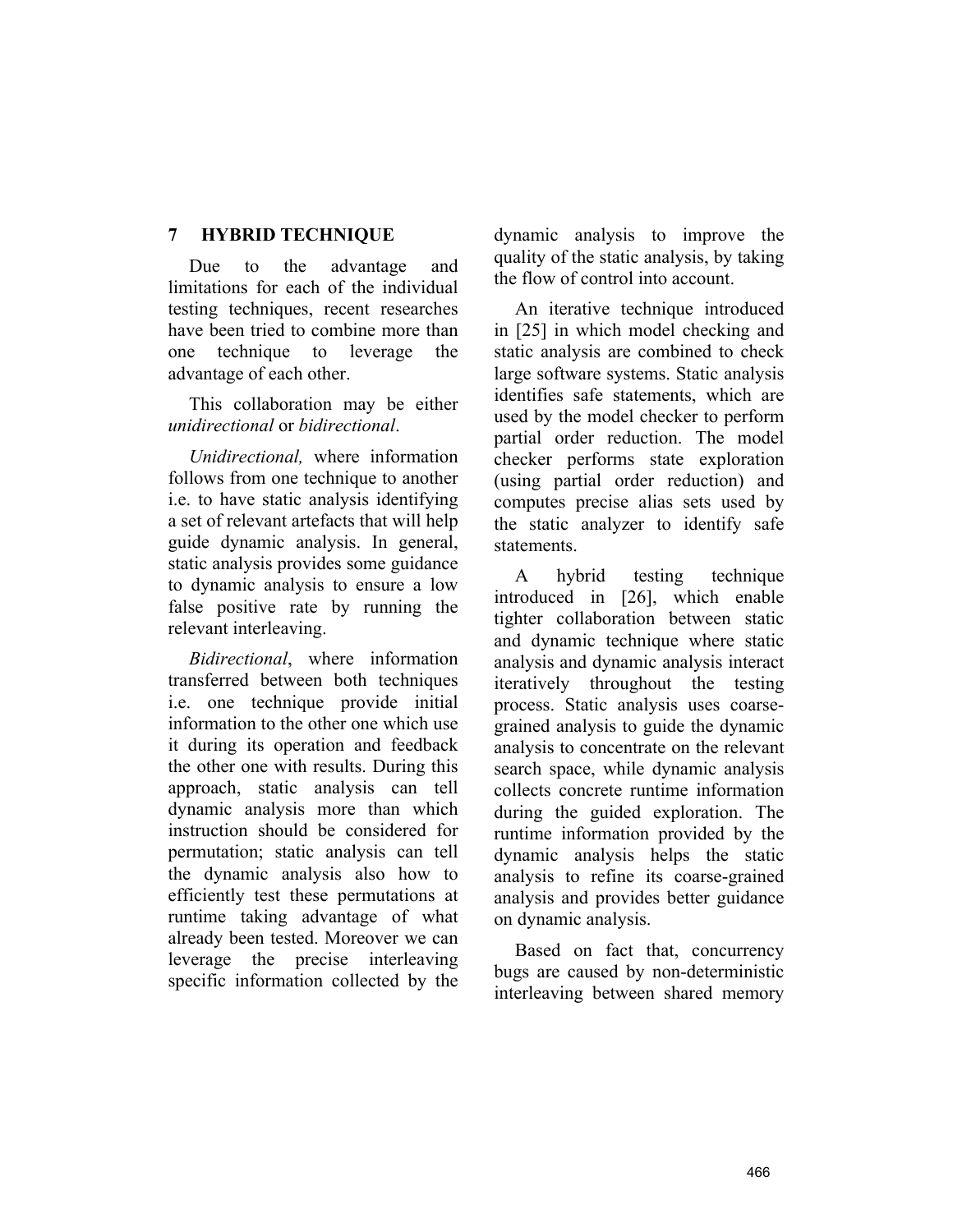accesses and Their effects propagate through data and control dependences until they cause software to crash, hang, produce incorrect output, etc; So the lifecycle of a concurrency bug thus consists of three phases: (1) triggering, (2) propagation, and (3) failure [27] introduce a ConSeq which is a consequence-oriented approach to improving the accuracy and coverage of state-space search and bug detection. The proposed approach first statically identifies potential failure sites in a program binary (i.e., it first considers a phase (3) issue). It then uses static slicing to identify critical read instructions that are highly likely to affect potential failure sites through control and data dependences (phase (2)). Finally, it monitors a single (correct) execution of a concurrent program and identifies suspicious interleaving that could cause an incorrect state to arise at a critical read and then lead to a software failure (phase  $(1)$ ).

### **8 IMPLEMENTATION TOOLS**

During this section we will have a deep look in the available ways to implement a multi-threaded programtesting tool.

Dynamic analysis based tools due to its nature that require actually running the code to be test so it's need a way code instrumentation. *PIN* 

*dynamic instrumentation tool*, *INSTR java instrumentation tool [28]*, *DynamoRIO dynamic instrumentation tool [29]*, *Valgrin [30] and Microsoft phoenix* [31] are good tools for either  $c/c++$  or java instrumentals.

Static analysis based tools due to its nature that requires extract a model from the code and process that model most of the cases that model is CFG (control follow graph) and perform CFA (control follow automata).

*Soot framework [32]*, *BLAST [33]*, *CIL [34] and Microsoft phoenix framework [31]* are good tools for building static analyzers.

### **9 MICROSOFT PHOENIX FRAMEWORK**

*Microsoft Phoenix framework* is a framework that could be used in implementing either static or dynamic analyzers tools.

Phoenix is Microsoft next generation state of the art infrastructure for program analysis and transformation. It's a compilation and tools framework with an infrastructure that is robust, retargetable, extensible, configurable and scalable. It's built on C++/CLI and compiles either as managed or native code, the process of building program with C<sup>++</sup>/CLI described in figure 1.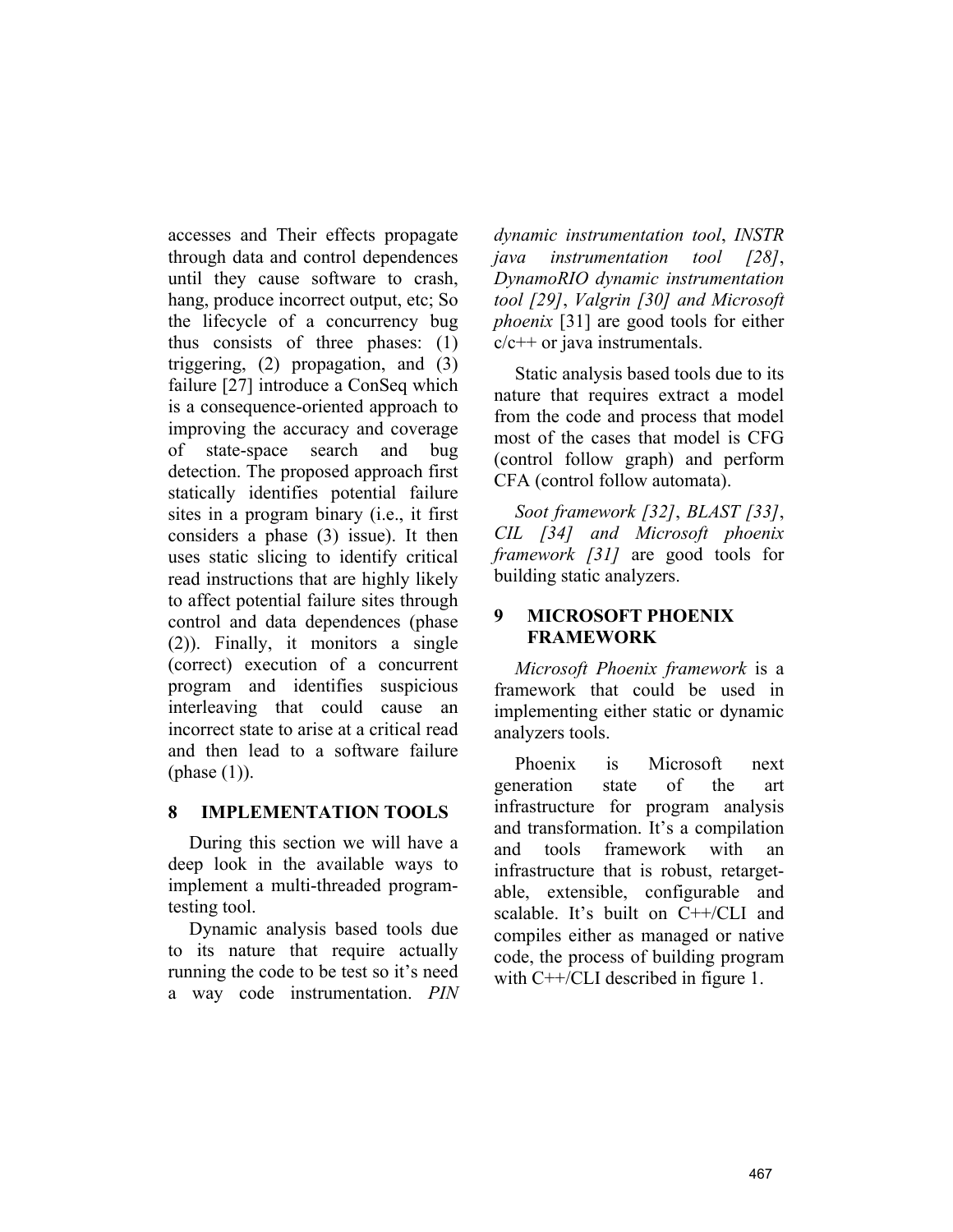

Figure 1. Program's building process with C++/CLI.

Front end compiler (C1) accept C++ source code and make the preprocessing, tokenization, parsing, semantic processing, CIL emission, types and symbol debug info and metadata for managed code and produce a CLI output format.

Backend compiler (C2) read the CLI and makes program analysis, optimization, lowering to target, COFF emission and source level debug info.

Microsoft phoenix can be used in set of areas i.e. AST Tools, MSR Advanced language. Academic RDK and Native code generation.

#### **10 CONCLUSION**

In this paper we have studied different strategies and techniques for testing concurrent and multi-threaded programs. Static analysis technique based tools are an easy to use tool when no annotation required and the

tool is scalable and could be run in large real code bases but it produce lots of false alarms. Dynamic analysis technique based tools although the result is precise i.e. doesn't suffer from false alarm but it still suffer from poor confidence since it only analyze paths that have been actually run and poor performance due to code instrumentation and runtime analysis. Due to the advantage and limitations for each of the individual testing techniques, recent researches have been tried to combine more than one technique to leverage the advantage of each other. There are different ways for implementing a multi-threaded program analysis tool and we figured Microsoft phoenix framework is a promising framework that contains implementation of different methods that help focusing in the algorithm or research idea itself instead of the implementation.

#### **11 REFERENCES**

- [1] A. Raza, "A Review of Race Detection Mechanisms," in *Computer Science – Theory and Applications*, vol. 3967, D. Grigoriev, J. Harrison, and E. A. Hirsch, Eds. Berlin, Heidelberg: Springer Berlin Heidelberg, 2006, pp. 534–543.
- [2] N. E. Beckman, "A Survey of Methods for Preventing Race Conditions," 2006.
- [3] T. A. Henzinger, R. Jhala, and R. Majumdar, "Race checking by context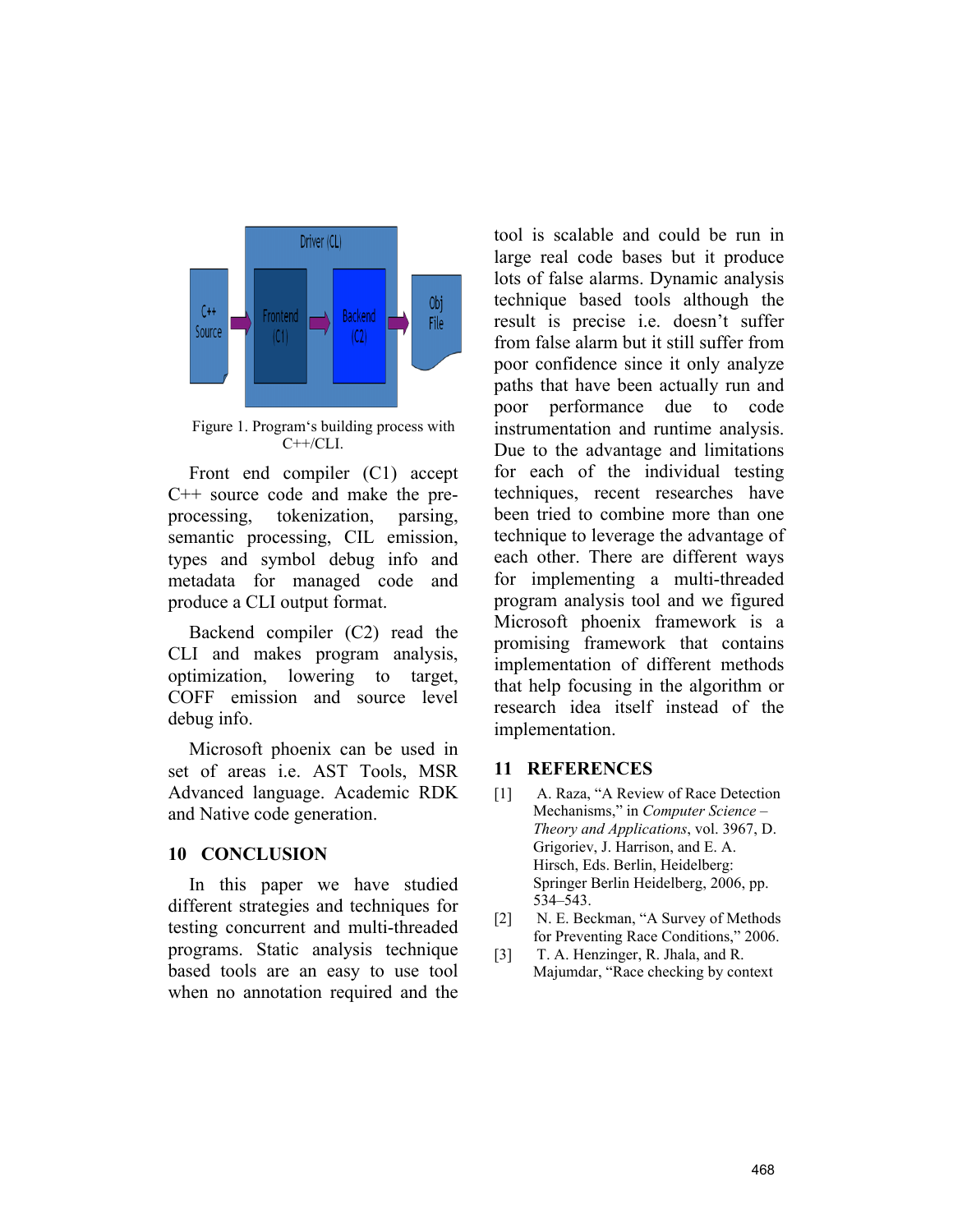inference," *SIGPLAN Not.*, vol. 39, no. 6, pp. 1–13, Jun. 2004.

- [4] M. Naik, C.-S. Park, K. Sen, and D. Gay, "Effective static deadlock detection," 2009, pp. 386–396.
- [5] V. P. Rahul and G. Boby, "Tools And Techniques to Identify Concurrency Issues." [Online]. Available: http://msdn.microsoft.com/enus/magazine/cc546569.aspx. [Accessed: 25-Feb-2012].
- [6] Q. Gao, W. Zhang, Z. Chen, M. Zheng, and F. Qin, "2ndStrike: toward manifesting hidden concurrency typestate bugs," in *Architectural Support for Programming Languages and Operating Systems*, 2011, pp. 239– 250.
- [7] C. von Praun and T. R. Gross, "Object" race detection," *SIGPLAN Not.*, vol. 36, no. 11, pp. 70–82, Oct. 2001.
- [8] A. Sasturkar, R. Agarwal, L. Wang, and S. D. Stoller, "Automated typebased analysis of data races and atomicity," 2005, p. 83.
- [9] C. Flanagan and S. Qadeer, "A type and effect system for atomicity," in *Proceedings of the ACM SIGPLAN 2003 conference on Programming language design and implementation*, New York, NY, USA, 2003, pp. 338– 349.
- [10] D. Engler and K. Ashcraft, "RacerX: effective, static detection of race conditions and deadlocks," 2003, p. 237.
- [11] P. Pratikakis, J. S. Foster, and M. Hicks, "LOCKSMITH: Practical static race detection for C," *ACM Trans. Program. Lang. Syst.*, vol. 33, no. 1, pp. 3:1–3:55, Jan. 2011.
- [12] R. O'Callahan and J.-D. Choi, "Hybrid" dynamic data race detection," 2003, p. 167.
- [13] L. Lamport, "Ti clocks, and the ordering of events in a distributed system," *Commun. ACM*, vol. 21, no. 7, pp. 558–565, Jul. 1978.
- [14] S. Savage, M. Burrows, G. Nelson, P. Sobalvarro, and T. Anderson, "Eraser: a dynamic data race detector for multithreaded programs," *ACM Trans. Comput. Syst.*, vol. 15, no. 4, pp. 391– 411, Nov. 1997.
- [15] J.-D. Choi, K. Lee, A. Loginov, R. O'Callahan, V. Sarkar, and M. Sridharan, "Efficient and precise datarace detection for multithreaded object-oriented programs," in *Proceedings of the ACM SIGPLAN 2002 Conference on Programming language design and implementation*, New York, NY, USA, 2002, pp. 258– 269.
- [16] E. Pozniansky and A. Schuster, "Efficient on-the-fly data race detection in multithreaded C++ programs," *SIGPLAN Not.*, vol. 38, no. 10, pp. 179–190, Jun. 2003.
- [17] Y. Yu, "RaceTrack: Efficient detection of data race conditions via adaptive tracking," *IN SOSP*, pp. 221–234, 2005.
- [18] K. Serebryany and T. Iskhodzhanov, "ThreadSanitizer," 2009, p. 62.
- [19] S. Burckhardt, P. Kothari, M. Musuvathi, and S. Nagarakatte, "A randomized scheduler with probabilistic guarantees of finding bugs," in *Architectural Support for Programming Languages and Operating Systems*, 2010, pp. 167–178.
- [20] T. Sheng, N. Vachharajani, S. Eranian, R. Hundt, W. Chen, and W. Zheng, "RACEZ: a lightweight and non-